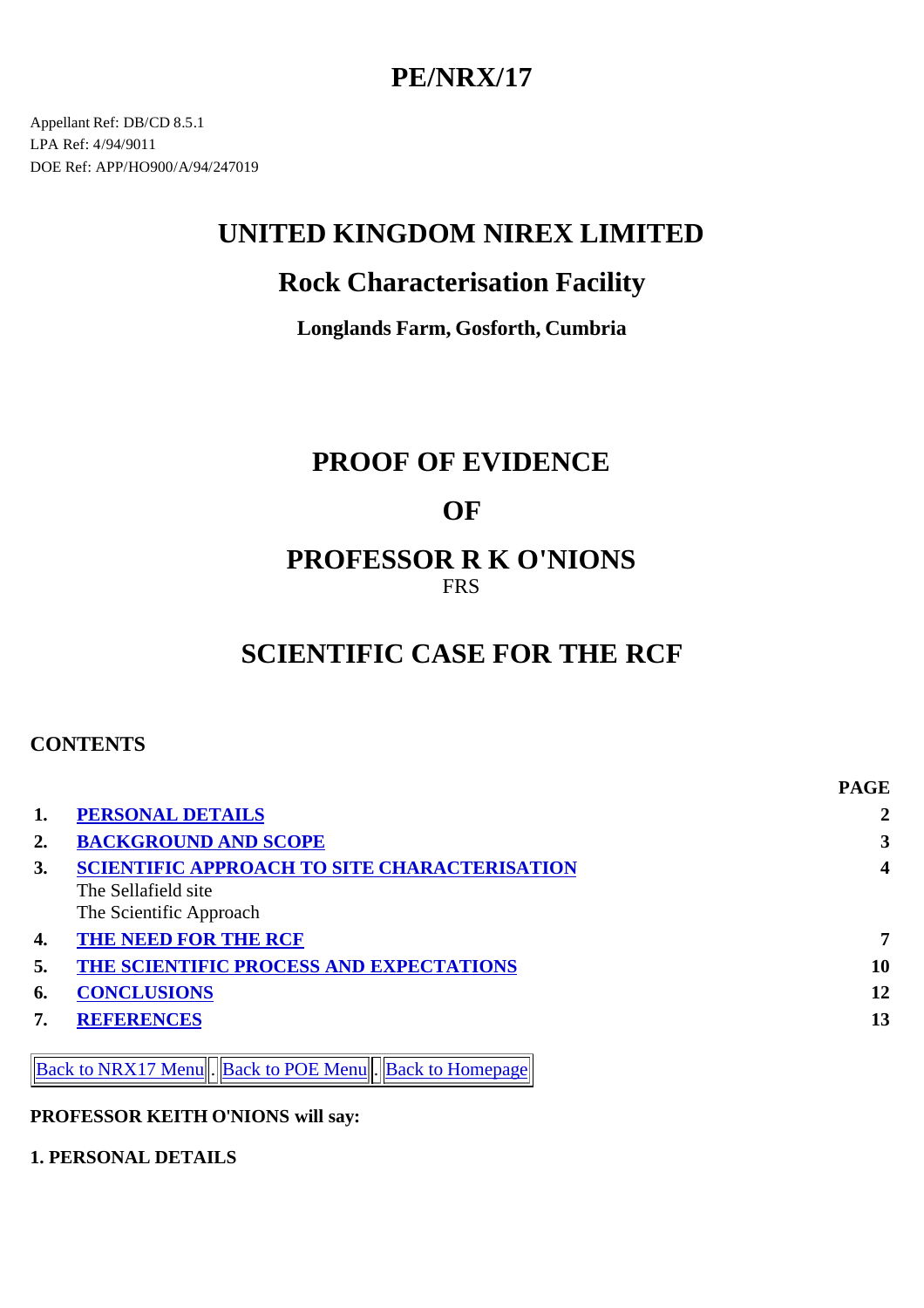1.1 I have held a Royal Society Research Professorship in Earth Sciences at theUniversity of Cambridge since 1979. From 1 October 1995 I will become the Professor of the Physics and Chemistry of Minerals in the University of Oxford.

1.2 I hold a B.Sc. (Hons.) from Nottingham University (1966), a Ph.D. from the University of Alberta (1969), and I am a Member of the Norwegian Academy of Sciences, a Fellow of the Royal Society (1983), and the author of more than 150 papers in the refereed international scientific literature.

1.3 I held a postdoctoral research appointment in Oslo (1970) and prior to my present position, academic appointments in the University of Oxford (1971 -1975), and Columbia University, New York (1975-1979).

1.4 Since 1993 I have been one of four Professorial Advisers to United Kingdom Nirex Limited ('Nirex'), constituted as the Nirex Review Panel. In this capacity

I have had access to scientific results obtained by Nirex in advance of their publication, and provided comments to Nirex on both their interpretation and the overall balance of the geological and hydrogeological investigation. I am a co-author of the 1994 Annual Report of the Nirex Review Panel.

### **2. BACKGROUND AND SCOPE**

2.1 The purpose of this evidence is threefold. Firstly, to provide a view on the scientific approach that Nirex have taken to site evaluation at Sellafleld, particularly in regard to the geology and hydrogeology (Section 3). Secondly, to provide a view on the scientific need for a Rock Characterisation Facility ('RCF') as part of the site characterisation programme and on the expectations that should be held at present for the site (Section 4). Thirdly, given the nature of the scientific process, to express an opinion on the likelihood that sufficient scientific understanding of the site will be forthcoming to assess confidently the post-closure safety performance of a repository at Sellafield (Section 5).

2.2 The Nirex repository concept for the Sellafield site and the current regulatory requirements are not reproduced here. These are described in Proofs of Evidence submitted by Nirex personnel.

### **3. SCIENTIFIC APPROACH TO SITE CHARACTERISATION**

3.1 This Section provides an opinion on the appropriateness of the scientific methodology and approach adopted by Nirex to the characterisation of the Sellafield site.

### The Sellafield site

3.2 When Sellafield was nominated in 1989 as one of the two locations at which Nirex would commence physical investigations, the geology of the Lake District region in which Sellafield is located was known as well as many areas in the UK, having been mapped by the British Geological Survey. In part, because of earlier mining activities, it was known a little better than some others, but probably not as well as some coalfield areas subject to intensive mining activity. The geological information was for the most part two-dimensional from surface observation with some borehole data. The hydrogeology at depth was essentially unknown from observation, but there was a reasonable expectation that the Borrowdale Volcanic Group ('BVG') would have a low permeability and that flow rates of water would be much lower there than in the more permeable overlying rocks.

3.3 The challenge for Nirex has been to construct a programme of site characterisation focused on the need to assess the post-closure safety performance of a repository at Sellafield.

### The Scientific Approach

3.4 The essential aim of the scientific programme must be to understand the potential pathways and timescales for the return of radionuclides from a repository to the near-surface and assess the risk they pose in the human environment. This requires that the transport of radionuclides from the repository in groundwaters and/or gases to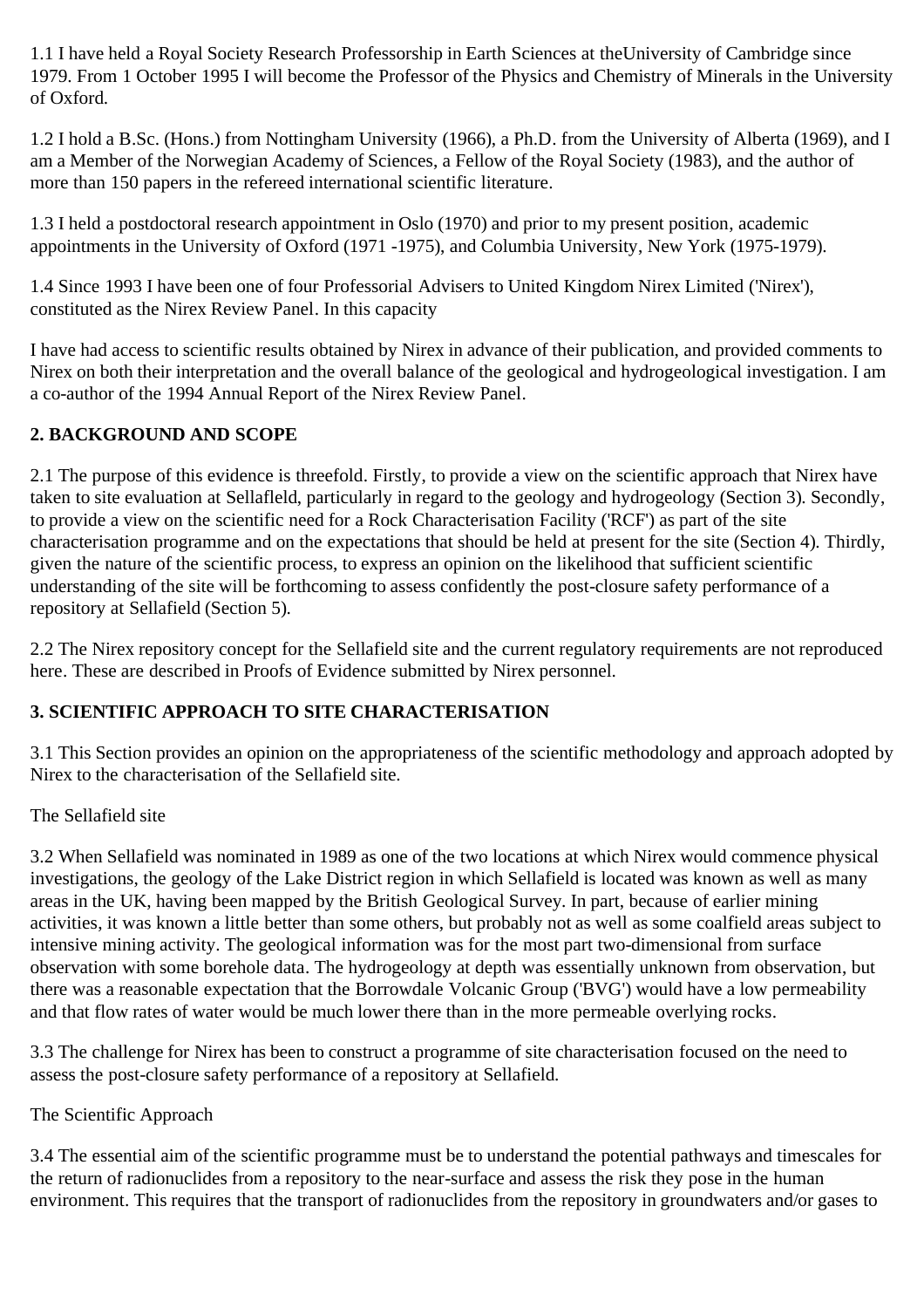the surface can be modelled with an appropriate level of confidence, taking account of possible environmental and geological change that may occur on the relevant timescales.

3.5 The approach taken by Nirex has been to identify the principal scientific observations that are required. These include, for example, the characterisation of the rock formations and

an assessment of their response to past geological events, such as climate change and earthquakes. It has involved characterisation of the hydrogeology of the area, and in particular the rates and mechanisms of transport of groundwater. These and other detailed aspects of the programme are described in Proofs of Evidence presented by Nirex personnel. The programme has involved one of the most comprehensive and technically sophisticated pieces of geological characterisation ever carried out in the UK.

3.6 In identifying features to be characterised (such as hydraulic conductivity of the BVG at depth) Nirex have utilised the most appropriate testing equipment and approaches currently available to them. In many cases they have identified complementary tests such as estimates of hydraulic conductivity from physical testing in boreholes, as well as estimates derived from groundwater chemistry.

3.7 The research is widely acknowledged to be of exceptionally high quality. For example, both the Radioactive Waste Management Advisory Committee *(RWMAC Fourteenth Annual Report)* (para 3.10, page 11) [GOV/406] and the Royal Society *(Disposal of Radioactive Wastes in Deep Repositories) ("The Royal Society, November 1994")* (Section 1.9, page 10) [COR/605] have commented very favourably on the scope and quality of the testing and data interpretation undertaken by Nirex, as have individual scientists at professional meetings where Nirex have displayed the results of their investigations.

3.8 The Nirex approach involved the formulation of a conceptual geological and hydrogeological model of the site at an early stage of the programme. This was done in order to guide the programme of measurement and testing at the site, with the results then being used to update the models in an iterative manner. Without such an approach the project would have been difficult to focus.

3.9 The conceptual model has received criticism from some quarters from the time the first version was published. There has been a tendency for critics to treat the conceptual model as a 'finished product', rather than a model to be continuously updated, validated and modified as scientific understanding increases

3.10 Prior to the commencement of the Sellafield site characterisation programme views of the geology and hydrogeology of the site were based essentially on surface observations. There are now many well-understood features of the site, such as the distribution and stability of saline water at depth which could not have been predicted without the extensive programme of borehole drilling and testing. Nirex have therefore built into their programme a well-managed flexibility which has enabled them to adjust their programme as new and sometimes unexpected observations are made and understanding increases.

3.11 Again from an early stage in the site characterisation programme Nirex have investigated the hydrogeological flow regime using models of groundwater flow, partly empirical and partly theoretical. The objective is to refine the conceptual model and the key parameters determining the groundwater flow and to build confidence progressively in the post-closure safety performance assessment. The Nirex approach has been sophisticated and sound. However, there have been recommendations from the Royal. Society (*The Royal Society, November 1994*) (Section 8.5, page 143) [COR/605] and Nirex Review Panel (*Nirex Review Panel Annual Report, 1994*) (Section 3.l.1, pages 4 and 5) [COR/516], to explore alternative approaches. To their credit Nirex have been sufficiently flexible to adjust their approach and accept recommendations from their peers.

### **4. THE NEED FOR THE RCF**

4.1 This Section provides an opinion on the scientific need for the RCF within the context of further assessing the post-closure safety performance of a repository and on the expectations that should be held at present for the site.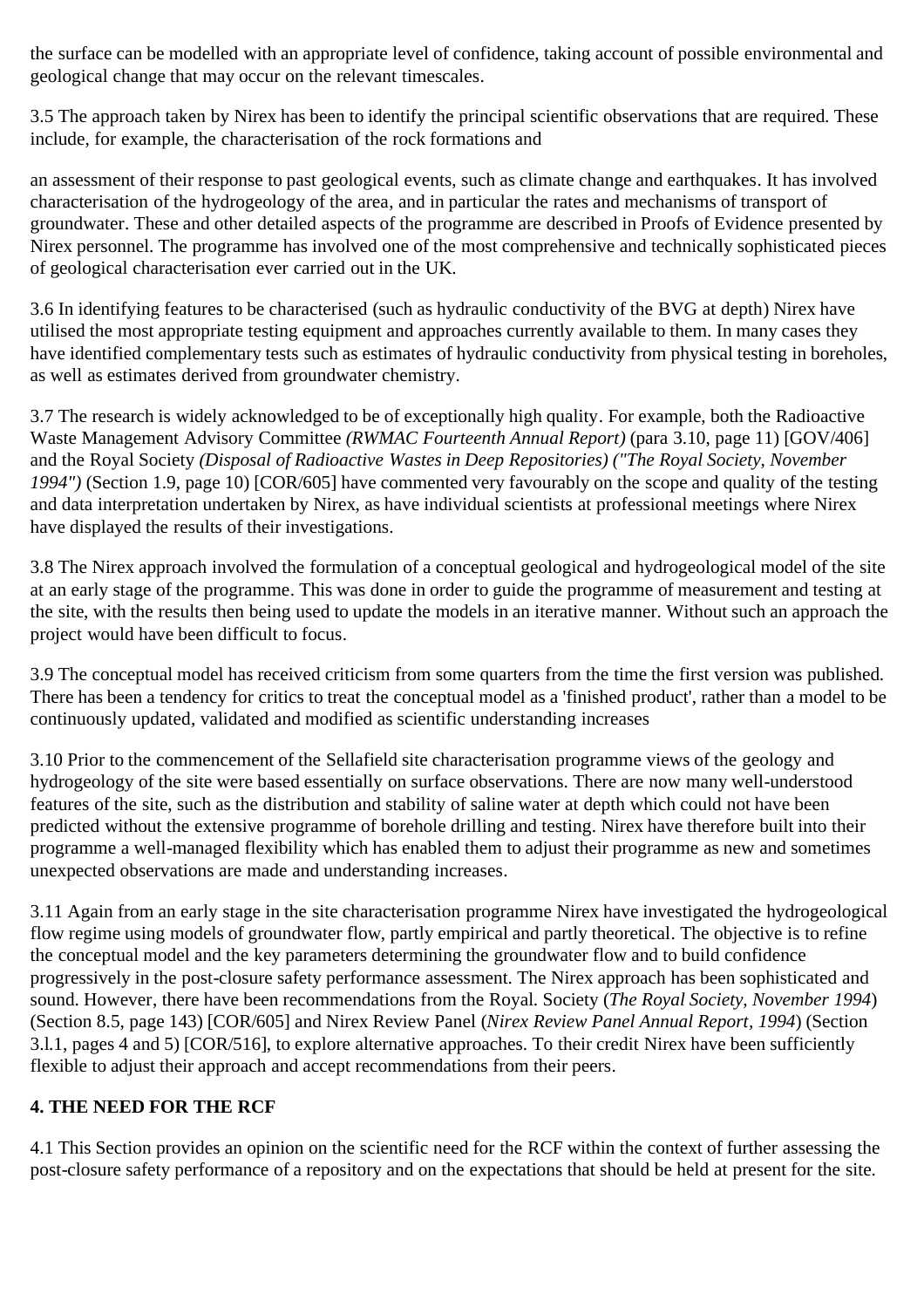4.2 The observations, testing and interpretation achieved from surface observation are amongst the most advanced and comprehensive undertaken at any geological site in the world. From a purely scientific standpoint the results are spectacular.

4.3 From the standpoint of the site characterisation, and initial assessments of post-closure safety performance the Sellafield results available so far show that the site certainly has the potential to host a repository with an appropriate safety performance.

Amongst the important observations behind this statement the following are given as examples:

- The abundances of rare gases and oxygen-18/oxygen-16 isotope ratios suggest groundwater recharge occurred in a cooler climatic regime than the present one. Furthermore, preliminary age estimates for deep ground-waters based upon carbon-14 abundances support the view that waters are old. The first results of chlorine-36 isotope measurements suggest that they could be very old, possibly around 1 million years *(Sellafield Hydrogeological Investigations: The Hydrochemistry of Sellafield 1995 Update)* (Section 5, pages 26 to 29) [NRX/17/1].
- Groundwater flow models based on physical estimates of hydraulic conductivity, and geochemical observation all point to low flow rates from the BVG to the surface.
- There is no evidence for major perturbation of the deep groundwater system during the glacial/ interglacial climate cycles that the site has been subjected to.
- There is no evidence for significant perturbation of the site by seismic activity over the last 100,000 years or more.

4 4 Despite the encouraging progress made so far, there is still uncertainty in a number of key areas, which reduces confidence in the evaluation of post-closure safety performance. These include the characteristics of the fracture network in the BVG and their influence on the rate of groundwater flow. It is necessary to gain an increased understanding of the likely dispersion and dilution of radionuclides by the groundwaters emerging from the repository, as well as the retarding effects of the repository near field itself

4.5 Although considerable progress has been made from borehole and surface observations, there are diminishing returns in this approach simply because the system is sampled in a vertical dimension with horizontal length scale of centimetres. It is essential to examine the performance of much larger rock volumes, both to validate models based on borehole observation and to undertake new tests and experiments not possible from boreholes.

4.6 From a purely scientific standpoint the only reason for not progressing to construct the RCF would be if the presently available information demonstrated that the site was unsuitable. This is not the case. The site has geological and hydrogeological attributes which show that it has the potential to host a repository.

4.7 There are a large number of additional benefits that arise from the construction of an RCF. These include the opportunity for investigating mechanical properties of the specific rock types involved, which will be relevant to finalising the design and the construction of a repository.

4.8 Experimental underground laboratories have been constructed in other parts of the world and some experiments of the type proposed by Nirex carried out. Nirex have participated in some of these. The results of these generic experiments have been of considerable value to Nirex. They are however inadequate for a full characterisation of the rock volume under consideration at Sellafield. Specific experiments on the rock mass within which the RCF will be constructed are required for a post-closure safety assessment of the repository.

It will be impossible to build sufficient confidence without the site specific information obtained from the RCF.

### **5. THE SCIENTIFIC PROCESS AND EXPECTATIONS**

5.1 This Section provides an opinion on the likelihood that sufficient scientific understanding of the site will be forthcoming to assess confidently the post-closure safety performance of the site, given the nature of the scientific process.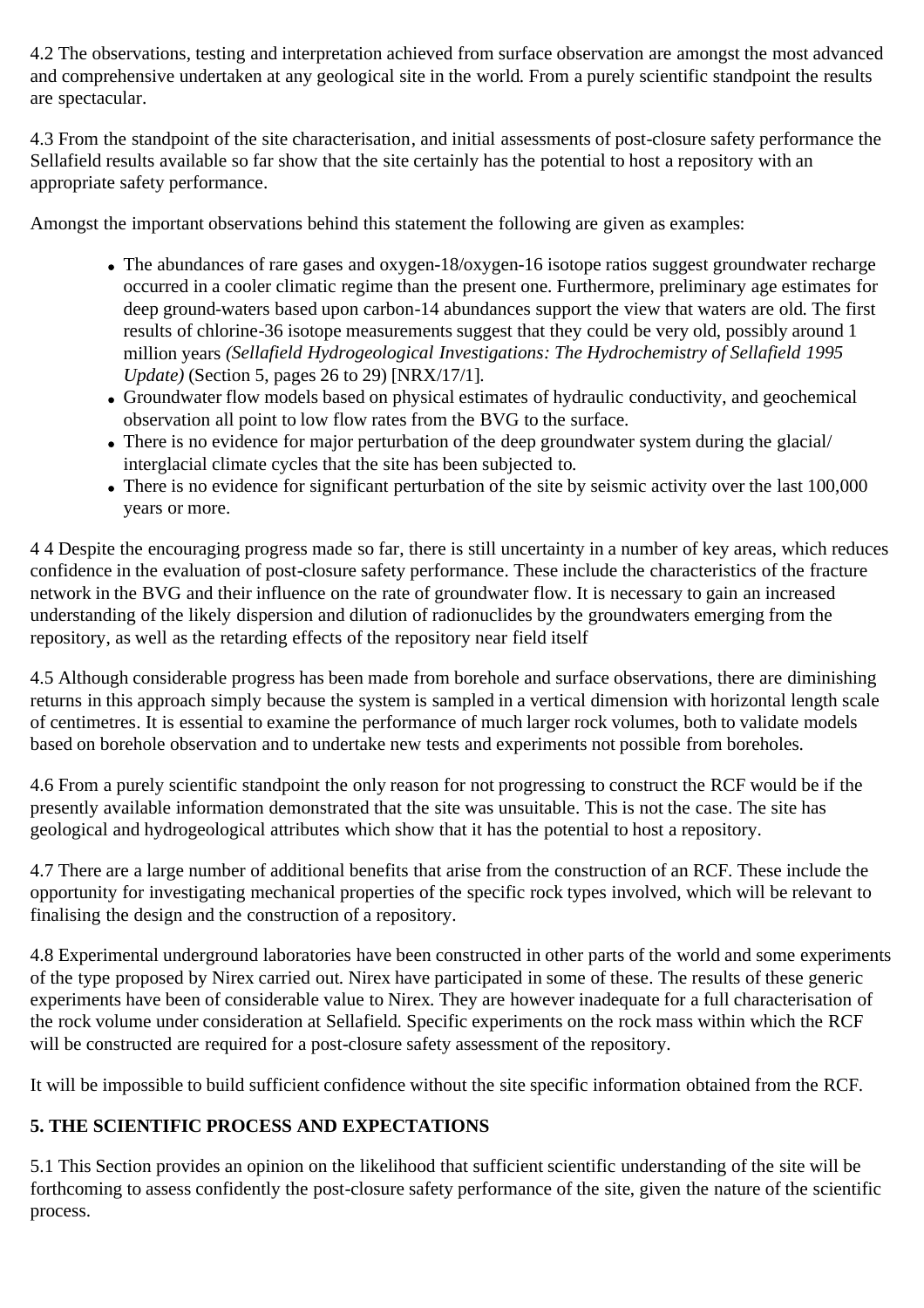5.2 The scientific process involved in site characterisation at Sellafield and the assessment of the post-closure performance of a repository involves a prediction of the flow rate of water through the repository and the return of radionuclides into the human environment. Furthermore, the response of the system to possible future changes in the environment must be predicted with confidence.

5.3 The scientific process involves the development of conceptual models for the site, the identification of key uncertainties in the model, and the adjustment of the characterisation programme to reduce these uncertainties. Thus at any point in time some aspects will be better understood than others and gaps in understanding will be present. This is both a necessary and also an inevitable part of a scientific investigation of this sort.

5.4 The question must be therefore whether sufficient scientific understanding of the site can be achieved on a reasonable time scale to assess its performance. This process involves the identification of where the key uncertainties are, and the design of a scientific programme to reduce them. It is appropriate to proceed if there is a reasonable expectation that a significant reduction in uncertainty will be achieved.

5.5 At this stage in the programme there are a number of key areas of uncertainty and these have been identified above. The construction of an RCF should allow these uncertainties to be reduced. This point has been fully recognised by RWMAC, *(RWMAC Fifteenth Annual Report)* (para. 4.11, page 14) [G0V/407], the Royal Society *(The Royal Society, November 1994)* (Section 1.6, pages 6 and 7) [COR/605] and the Nirex Review Panel *(Nirex Review Panel Annual Report 1994)* (Section 3.2, page 6) [COR/516] amongst others, all of whorn endorse the construction of an RCF as the next step. Implicit in these views is the assumption that sufficient understanding will accrue to make possible a final scientific decision on the Sellafield site as a potential location for a repository.

5.6 The construction of the RCF will inevitably perturb the site in a number of respects. It is important therefore that key observations on the unperturbed system are completed prior to the construction of the RCF. The opinion is expressed above that there will be diminishing returns from more surface observations alone and from a scientific standpoint the merits of RCF construction are compelling

#### **6. CONCLUSIONS**

6.1 This Proof of Evidence has summarised the scientific approach adopted by Nirex, the case for the construction of the RCF as the next logical phase of the site characterisation programme, and commented on the nature of the scientific process involved and the way in which uncertainties are reduced.

6.2 The Proof of Evidence endorses the scientific approach adopted and recognises the necessary flexibility built into it.

6.3 The Proof of Evidence argues that from a scientific standpoint there is a diminishing return to be gained from more surface observations alone and that construction of the RCF is necessary if an assessment of post-closure performance of a repository at Sellafield is to be made.

6.4 The Proof of Evidence expresses the opinion that the results available so far for the Sellafield site show that it has the potential to host a repository with an appropriate safety performance and sufficient potential for development of the RCF to be justified in scientific terms.

6.5 The Proof of Evidence indicates that the nature of the scientific process itself involves the emergence of key areas of uncertainty as the iterative approach of model validation and experiment, testing and modelling progresses. In order to reduce the uncertainties at present limiting confidence in the post-closure performance construction of the RCF is required.

#### **7. REFERENCES**

COR/516 The Nirex Review Panel Annual Report, 1994.